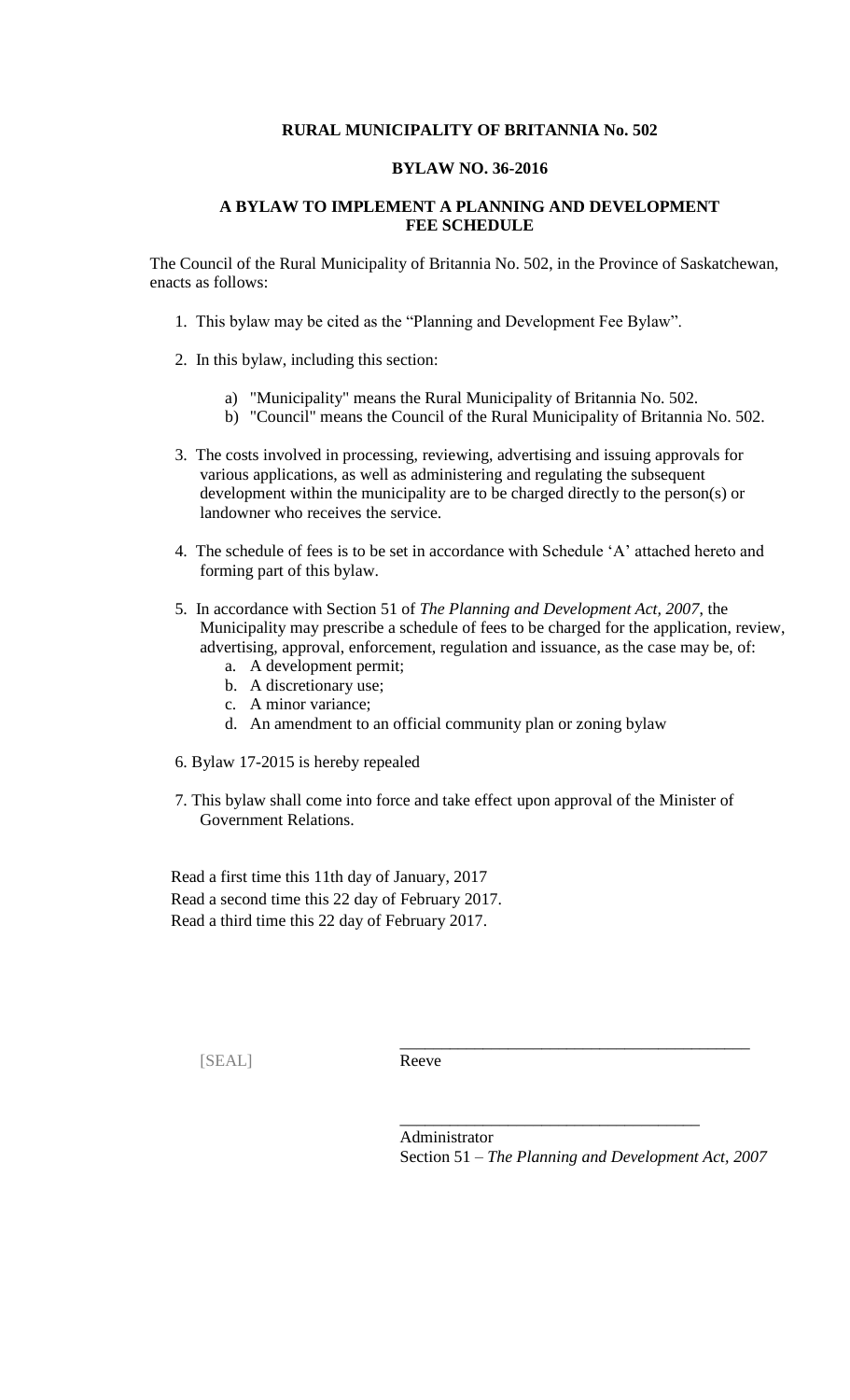## **Appendix 'A'**

| <b>Development Permits</b>            | Fee $(\$)$ + gst |  |
|---------------------------------------|------------------|--|
| <b>RM of Britannia No. 502</b>        |                  |  |
| <b>Agricultural Use</b>               | Free             |  |
| <b>Permitted Use</b>                  | \$100.00         |  |
| Discretionary Use                     | \$250.00         |  |
| <b>Lloydminster Planning District</b> |                  |  |
| Permitted Principle Use               | \$100.00         |  |
| <b>Permitted Accessory Use</b>        | \$100.00         |  |
| <b>Permitted Ancillary Use</b>        | \$100.00         |  |
| Discretionary Principle Use           | \$200.00         |  |
| Discretionary Accessory Use           | \$200.00         |  |
| <b>Discretionary Ancillary Use</b>    | \$200.00         |  |

| <b>Bylaw Amendment Applications</b>      | Fee $(\$)$ + gst |  |
|------------------------------------------|------------------|--|
| RM of Britannia No. 502                  |                  |  |
| Zoning Bylaw Amendment                   | \$1500.00        |  |
| <b>Official Community Plan Amendment</b> | \$1500.00        |  |
| <b>Lloydminster Planning District</b>    |                  |  |
| <b>Text Amendments</b>                   | \$200.00         |  |
| Map Amendments                           | See table 1.0    |  |

| <b>Zoning Map</b><br><b>Amendments</b><br>Table 1.0 |         |          | To       |          |
|-----------------------------------------------------|---------|----------|----------|----------|
|                                                     |         | Class 1  | Class 2  | Class 3  |
| From                                                | Class 1 | \$200.00 | \$400.00 | \$400.00 |
|                                                     | Class 2 | \$200.00 | \$400.00 | \$400.00 |
|                                                     | Class 3 | \$200.00 | \$400.00 | \$400.00 |

*Class 1: A, CON, REC Class 2: C1, M1 Class 3: CR1, CR2*

| <b>Zoning Variances</b>                                  | Fee $(\$)$ + gst |  |
|----------------------------------------------------------|------------------|--|
| RM of Britannia No. 502 & Lloydminster Planning District |                  |  |
| <b>Zoning Variance</b>                                   | \$100.00         |  |

| <b>Zoning Compliance Certificate</b>              | Fee $(\$)$ + gst |  |  |
|---------------------------------------------------|------------------|--|--|
| <b>RM of Britannia No. 502</b>                    |                  |  |  |
| Residential and Commercial/Industrial Use         | \$100.00         |  |  |
| <b>Lloydminster Planning District</b>             |                  |  |  |
| Single Parcel Residential, Industrial, Commercial | \$250.00         |  |  |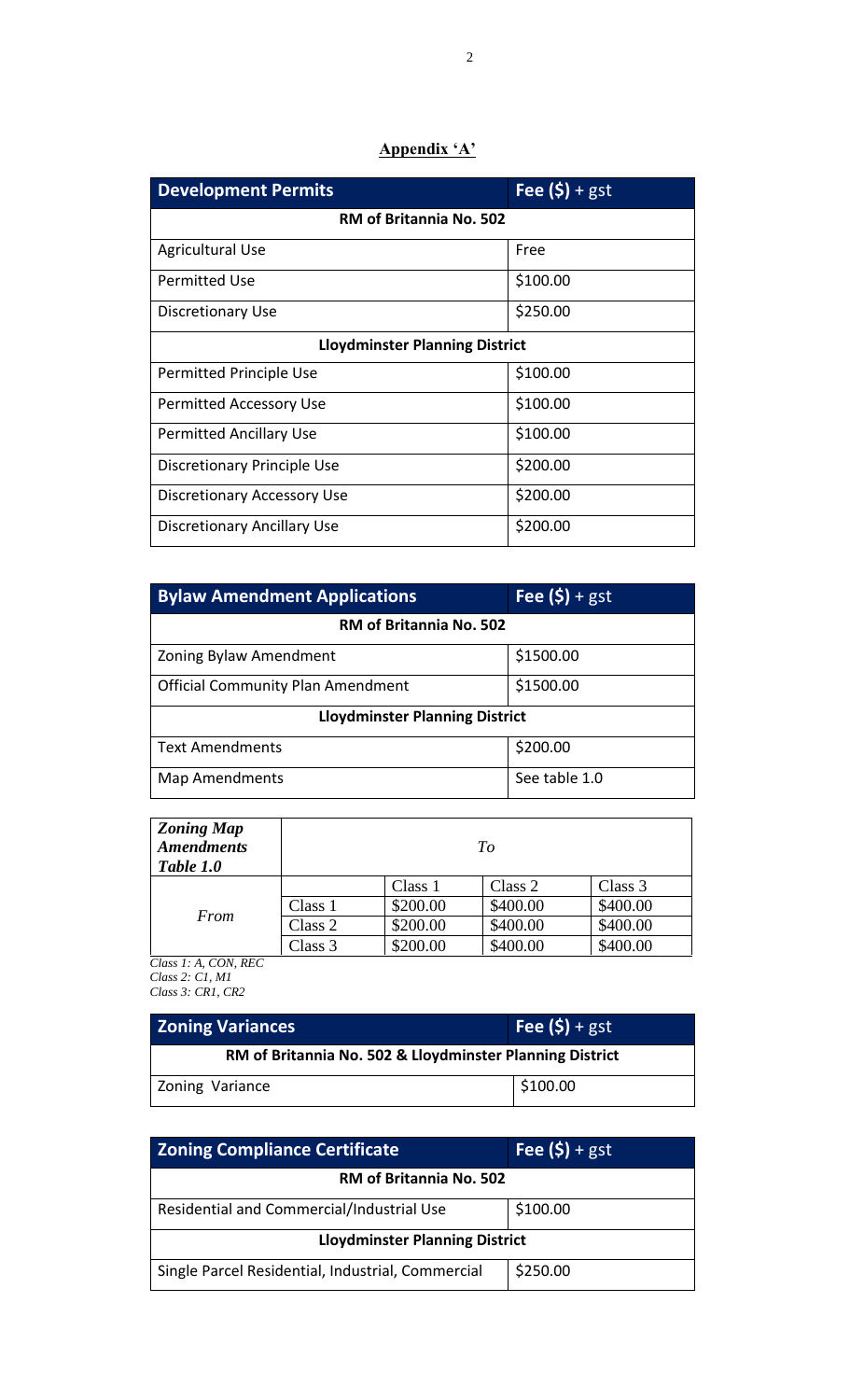| Multiple Parcel industrial, commercial | 5500.00 |  |
|----------------------------------------|---------|--|
|----------------------------------------|---------|--|

| <b>Approach Approval Applications</b>                    | Fee $(\$)$ + gst      |  |  |
|----------------------------------------------------------|-----------------------|--|--|
| RM of Britannia No. 502 & Lloydminster Planning District |                       |  |  |
| Residential/Agricultural Use/Crown Corporation           | Free                  |  |  |
| Commercial/Industrial Use                                | \$100.00 / Inspection |  |  |

| <b>Pipeline Crossing Applications</b>                    | Fee $(\$)$ + gst      |  |
|----------------------------------------------------------|-----------------------|--|
| RM of Britannia No. 502 & Lloydminster Planning District |                       |  |
| <b>Crown Corporation</b>                                 | Free                  |  |
| Commercial/Industrial Use                                | \$100.00 / Inspection |  |

| Signage Permit                                           | Fee $(\$)$ + gst    |  |
|----------------------------------------------------------|---------------------|--|
| RM of Britannia No. 502 & Lloydminster Planning District |                     |  |
| Mobile Sign                                              | $$15.00/$ per month |  |
| Permanent Sign                                           | \$200.00            |  |

| <b>Municipal Reserve</b>                                 | Fee $(\$)$ + gst |  |
|----------------------------------------------------------|------------------|--|
| RM of Britannia No. 502 & Lloydminster Planning District |                  |  |
| Zone $1^*$                                               | \$11,000.00/acre |  |
| Zone $2^*$                                               | \$4,500.00/acre  |  |
| Zone 3*                                                  | \$3,250.00/acre  |  |
| Zone 4*                                                  | \$2,500.00/acre  |  |

\*Refer to Appendix "B"

| <b>Bylaw Copies</b>                   | Fee $(\$)$ + gst |  |
|---------------------------------------|------------------|--|
| <b>RM of Britannia No. 502</b>        |                  |  |
| <b>Official Community Plan</b>        | \$10.00          |  |
| <b>Zoning Bylaw</b>                   | \$10.00          |  |
| <b>Lloydminster Planning District</b> |                  |  |
| <b>Official Community Plan</b>        | \$10.00          |  |
| Zoning Bylaw                          | \$10.00          |  |

| <b>Development Appeals</b>                               | Fee $(s)$ + gst |  |
|----------------------------------------------------------|-----------------|--|
| RM of Britannia No. 502 & Lloydminster Planning District |                 |  |
| Development Appeals                                      | \$50.00         |  |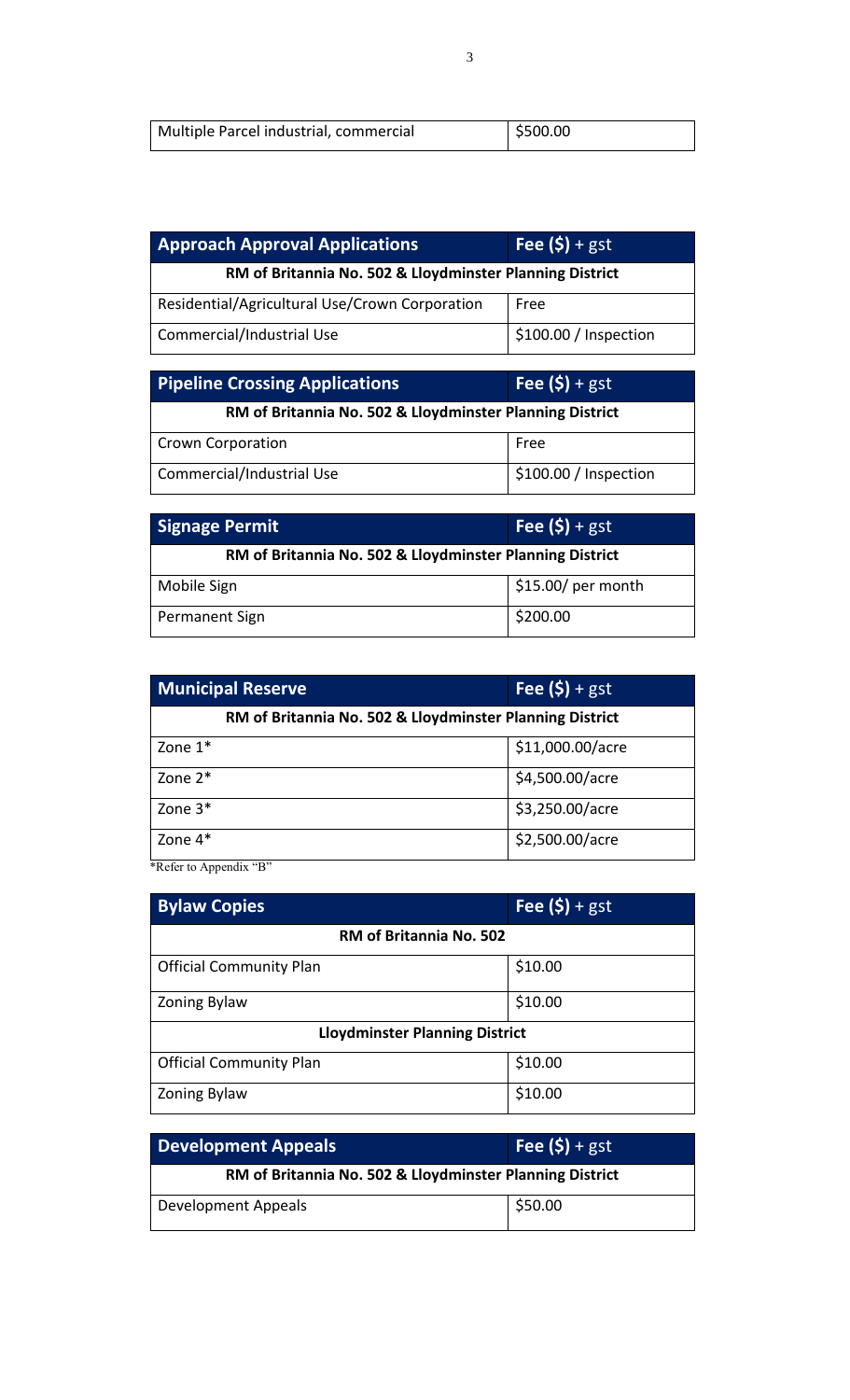| <b>Penalty Fee</b>                                                                                                                              | Fee $(\$)$ + gst    |
|-------------------------------------------------------------------------------------------------------------------------------------------------|---------------------|
| <b>RM of Britannia No. 502</b>                                                                                                                  |                     |
| Penalty fee                                                                                                                                     | 2 X the development |
| Note: For activities or work requiring a Development Permit<br>and for which a permit has not been obtained prior to                            | permit fee          |
| commencing such activity or work in accordance with the<br>provisions within The Planning and Development Act. 2007<br>and related regulations. |                     |

| <b>Land Title Copies</b>                                 | Fee $(\$)$ + gst                 |
|----------------------------------------------------------|----------------------------------|
| RM of Britannia No. 502 & Lloydminster Planning District |                                  |
| Printed Copies of Land Title                             | $\frac{1}{2}$ \$12.00 per parcel |